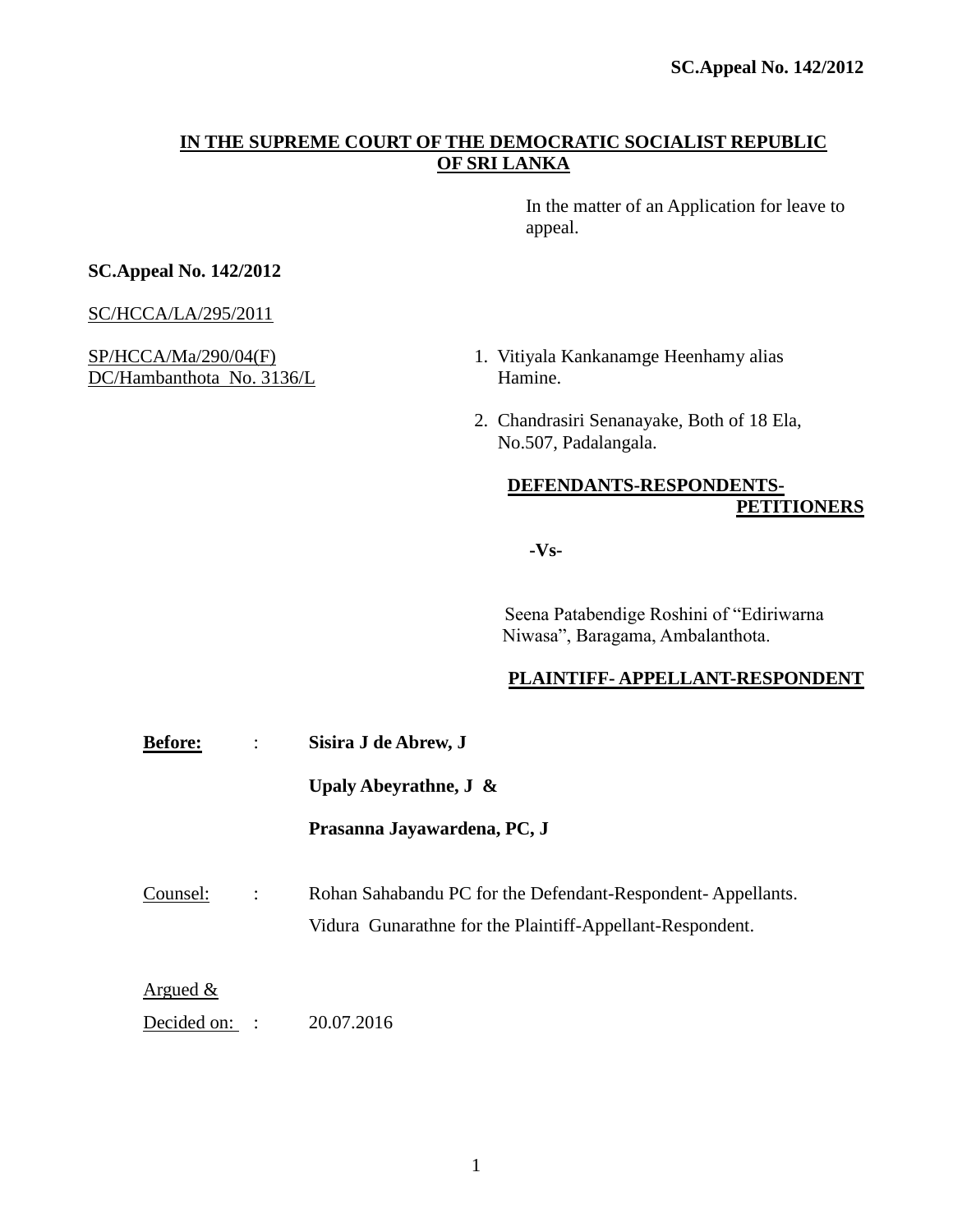### **Sisira J. de Abrew, J**

Heard both counsel in support of their respective cases. The most important question that must be decided in this case is whether the  $1<sup>st</sup>$  and  $2<sup>nd</sup>$  Defendants-Respondents-Petitioners (hereinafter referred to as the  $1<sup>st</sup>$  and  $2<sup>nd</sup>$  Defendants) who are the heirs of Saradiyas Senanayaka are entitled to cultivate the land in question as the Ande Cultivators. In short whether the  $1<sup>st</sup>$  and  $2<sup>nd</sup>$  Defendants become the successors of the original Ande Cultivator with regard to the land in question. Under Act No. 58 of 1979 there were provisions to succeed to the Ande Cultivatorship. This Act was repealed by Act No. 46 of 2000 which came into operation on 18.08.2000. The action was filed on 18.12.2001. Saradiyas died on 15<sup>th</sup> of April 2001. Provisions relating to succession that contained in Act No. 15 of 1979 are not found in Act No. 46 of 2000. Therefore it appears when the action was filed, the law that was in operation was Act No. 46 of 2000. Under Act No 46 of 2000, there is no provision for succession to the Ande Cultivatorship. We therefore hold that the  $1<sup>st</sup>$  and  $2<sup>nd</sup>$  Defendants are not entitled to succeed to the Ande Cultivatorship. We further hold that they are no longer the Ande Cultivators of Saradiyas Senanayake with regard to the land in question.

Considering all these matters, we hold that the Plaintiff in this case is entitled to use the possession of the land in question as per the letters of administration issued in case No. T 01/93 in the District Court of Hambanthota. We further hold that the Plaintiff is entitled to eject the  $1<sup>st</sup>$  and  $2<sup>nd</sup>$  Defendants and their agents and representatives from the land in question.

Considering all these matters, we come to the conclusion that the  $1<sup>st</sup>$  and the  $2<sup>nd</sup>$ Defendants should hand over the vacant possession of the land in question. The  $1<sup>st</sup>$  and  $2<sup>nd</sup>$ Defendants now agree to handover the vacant possession of the land in question to the Plaintiff-Appellant-Respondent (hereinafter referred to as the Plaintiff) before  $31<sup>st</sup>$  of August 2016. If the 1<sup>st</sup> and the 2<sup>nd</sup> Defendants fail to hand over the vacant possession of the land in question to the